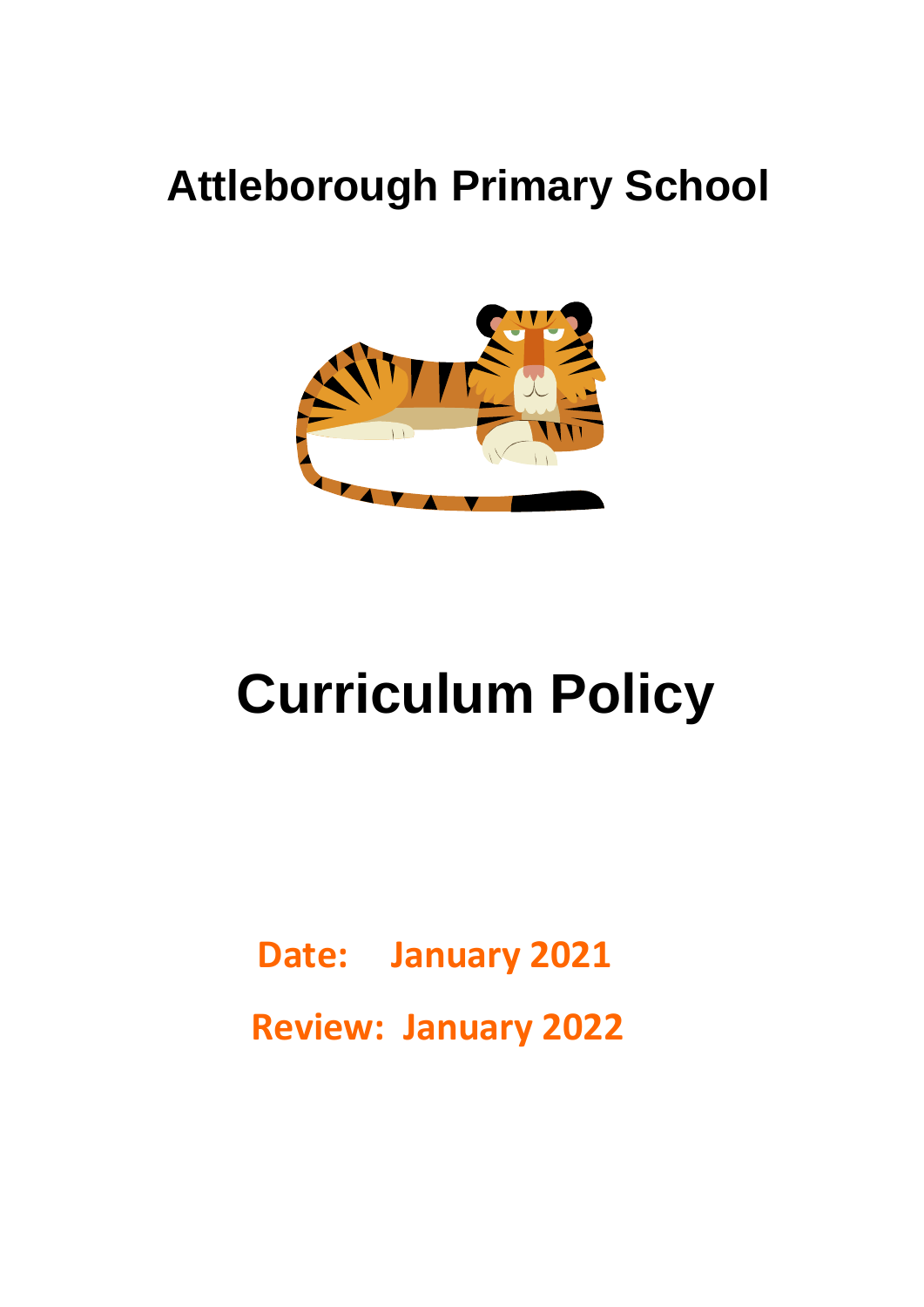#### **Mission Statement**

At Attleborough Primary School we **inspire** a life-long love of learning, through an exciting and creative curriculum which enables children to **achieve** their full potential. We celebrate our many diverse backgrounds which helps our children to **grow** into positive and active citizens. Our school is a happy and healthy place to learn.

#### **Aims and objectives**

The Curriculum Policy underpins the principles and strategies used for the development of the curriculum undertaken within Attleborough Primary School. We value pupils' education and aim to provide a broad and balanced curriculum that is accessible to all. We do not tolerate discrimination of any kind and our curriculum celebrates the diverse nature of our society, enabling pupils to embrace the world around them – encouraging adherence with the fundamental British values. It also promotes the spiritual, moral, social, cultural, mental and physical development of pupils at our school and of society.

Pupils' learning and development is at the heart of our school's curriculum; it is broad and balanced and equips pupils with the skills necessary to succeed in life after school.

#### **Curriculum intent**

At Attleborough Primary School we have designed our curriculum with pupils' learning at the centre. We recognise that a curriculum has to be broad, balanced and offer pupils opportunities to grow as individuals as well as learners. Our school values the input of its pupils, parents and the local community with regards to the planning and delivery of the curriculum.

We aim to ensure pupils enjoy learning and feel prepared for life after school. We also intend to offer our pupils new and exciting experiences through extra-curricular activities that are designed to build resilience, confidence and self-esteem.

**Classroom-based learning**: Accessing different learning resources and equipment to broaden pupils' knowledge, and making cross-curricular links where possible within lesson plans, so that pupils can draw upon knowledge from different subjects and understand how each topic plays a part in everyday life. Classroom teaching also includes one-to-one and small group tuition for pupils who require additional support.

**Extra-curricular activities:** We provide a variety of extra-curricular activities for pupils that enhance their learning experience, form personal connections with their peers, and teach skills essential for life after school.

The overall aims of the curriculum are to:

- $\triangleright$  Enable all pupils to understand that they are all successful learners.
- $\triangleright$  Enable pupils to understand the skills and attributes needed to be a successful learner.
- $\triangleright$  Enable pupils to develop their own personal interests and develop a positive attitude towards learning, so that they enjoy coming to school, and acquire a solid basis for lifelong learning.
- $\triangleright$  Teach pupils the basic skills of literacy, numeracy, ICT and science,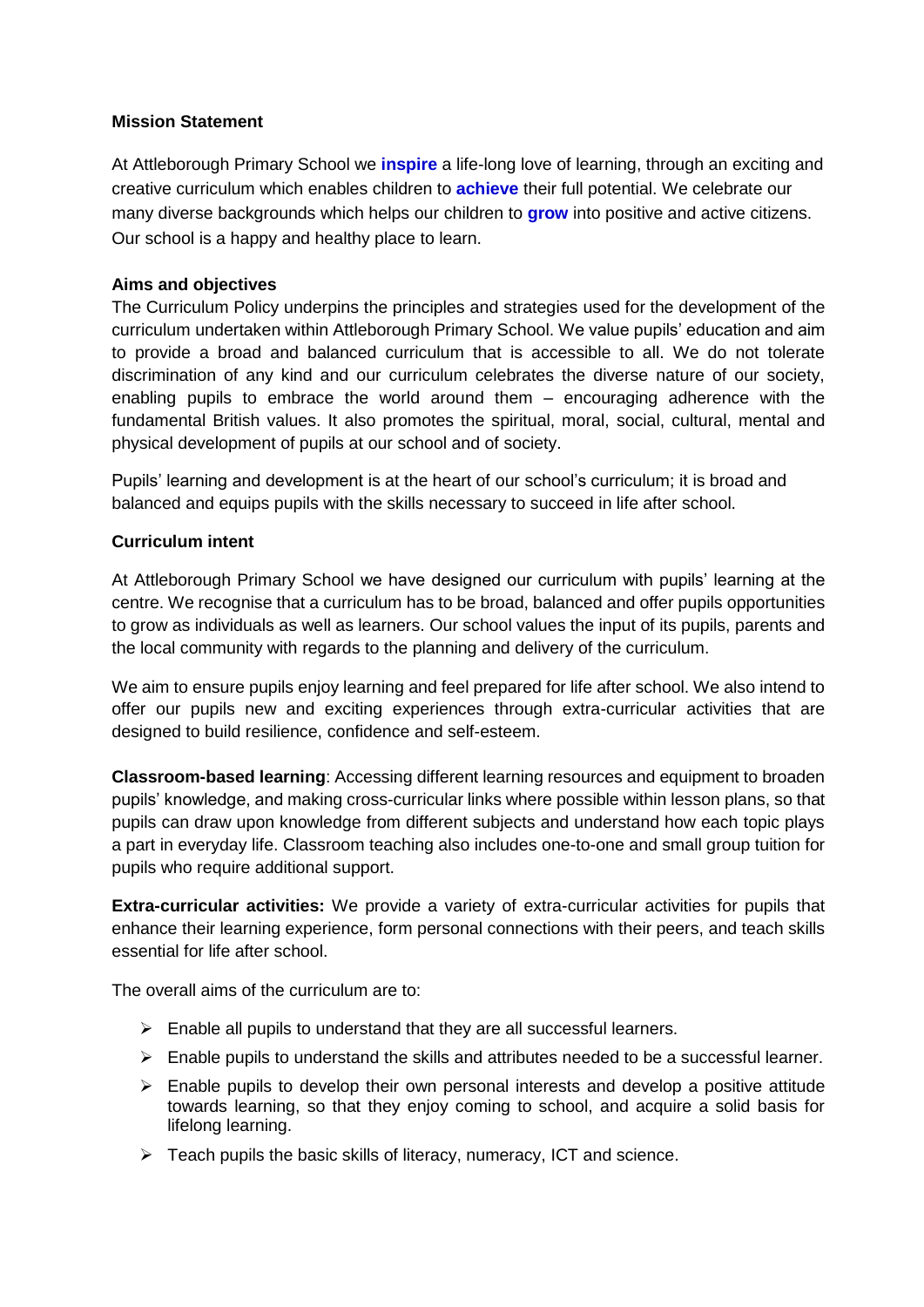- $\triangleright$  Enable pupils to be creative through art, dance, music, drama and design and technology.
- $\triangleright$  Enable pupils to be healthy individuals and appreciate the importance of a healthy lifestyle.
- $\triangleright$  Teach pupils about their developing world, including how their environment and society have changed over time.
- $\triangleright$  Help pupils understand the fundamental British values, and enable them to be positive citizens in society who can make a difference.
- $\triangleright$  Fulfil all the requirements of the national curriculum and the locally agreed syllabus for RE.
- Feach pupils to have an awareness of their own spiritual development, and to understand right from wrong.
- $\triangleright$  Help pupils understand the importance of truth and fairness, so that they grow up committed to equal opportunities for all.
- $\triangleright$  Enable pupils to have respect for themselves and high self-esteem, and to be able to live and work co-operatively with others.
- $\triangleright$  Enable pupils to be passionate about what they believe in and to develop their own thoughts on different topics.
- $\triangleright$  Enable pupils to develop their intellect including their emotional development, ask questions and take appropriate risks.
- $\triangleright$  Enable pupils to experience playing a musical instrument.
- $\triangleright$  Teach pupils about the importance of forming healthy relationships with friends, family and peers.

Through the aims outlined above, pupils will benefit by:

- $\triangleright$  Learning how to lead safe, healthy and fulfilling lives.
- $\triangleright$  Understanding that failure is part of the road to success.
- $\triangleright$  Being rewarded for academic successes.
- $\triangleright$  Becoming responsible individuals who contribute to community living and the environment.
- $\triangleright$  Achieving to the best of their ability.
- $\triangleright$  Acquiring a wealth of knowledge and experience.
- $\triangleright$  Becoming critical thinkers.
- $\triangleright$  Finding a sense of belonging to the school and its community.
- $\triangleright$  Learning how to cooperate with their peers and respect one another inside and outside the classroom.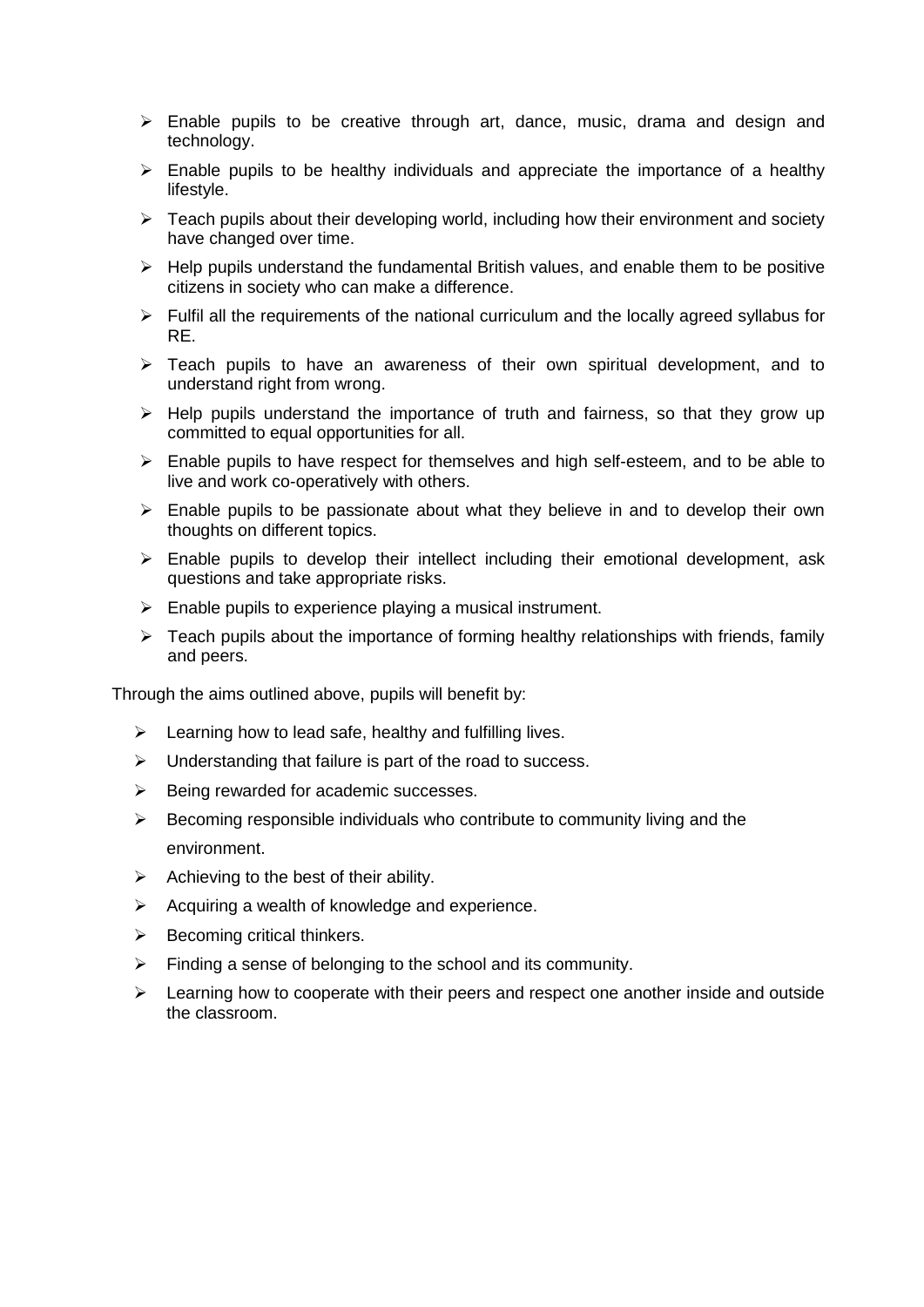# **Key roles and responsibilities**

- 1.1. The Governing Body has overall responsibility for:
	- $\triangleright$  The approval, monitoring and implementation of this Curriculum Policy of Attleborough Primary School.
	- $\triangleright$  Liaising with the headteacher, subject leaders and teachers with regards to pupil progress and attainment
	- $\triangleright$  Ensuring that the Curriculum Policy is inclusive and accessible to all and that it does not discriminate on any grounds, including but not limited to: ethnicity/ national origin, culture, religion, gender, disability or sexual orientation.
	- $\triangleright$  Handling complaints regarding this policy as outlined in the school's Complaints Policy.
	- Publishing National Curriculum test and teacher assessment results.
- 1.2 The Headteacher is responsible for:
	- $\triangleright$  The day-to-day implementation and management of the Curriculum Policy of Attleborough Primary School.
	- $\triangleright$  Communicating the agreed curriculum to the governing board on an annual basis.
	- $\triangleright$  Ensuring the curriculum is inclusive and accessible to all.
	- $\triangleright$  Assisting teachers with the planning and implementation of the curriculum, ensuring their workload is manageable.
	- $\triangleright$  Ensuring the curriculum is implemented consistently throughout the school and ensuring any difficulties are addressed and mitigated as soon as possible.
	- $\triangleright$  Receiving reports on the progress and attainment of pupils and reporting these results to the governing board.
	- $\triangleright$  Making any necessary adjustments to the curriculum where required.
	- $\triangleright$  Keeping up-to-date with any relevant statutory updates and taking action where required.
	- $\triangleright$  Creating and maintaining an up-to-date curriculum intent statement.
	- $\triangleright$  Ensuring the curriculum is created in accordance with this policy.
	- $\triangleright$  Updating and maintaining this policy.
- 1.3 The Curriculum Co-ordinator is responsible for:
	- $\triangleright$  Devising long- and medium-term plans for the curriculum in collaboration with teachers and other members of the SLT.
	- $\triangleright$  Providing a strategic lead and direction for the school curriculum, in liaison with the subject team and the headteacher, in line with the Department for Education's statutory guidance, ensuring appropriate coverage of the curriculum and our learning guarantees
	- Providing efficient resource management and timetabling of subjects
	- Support and offer advice to colleagues on issues related to their subject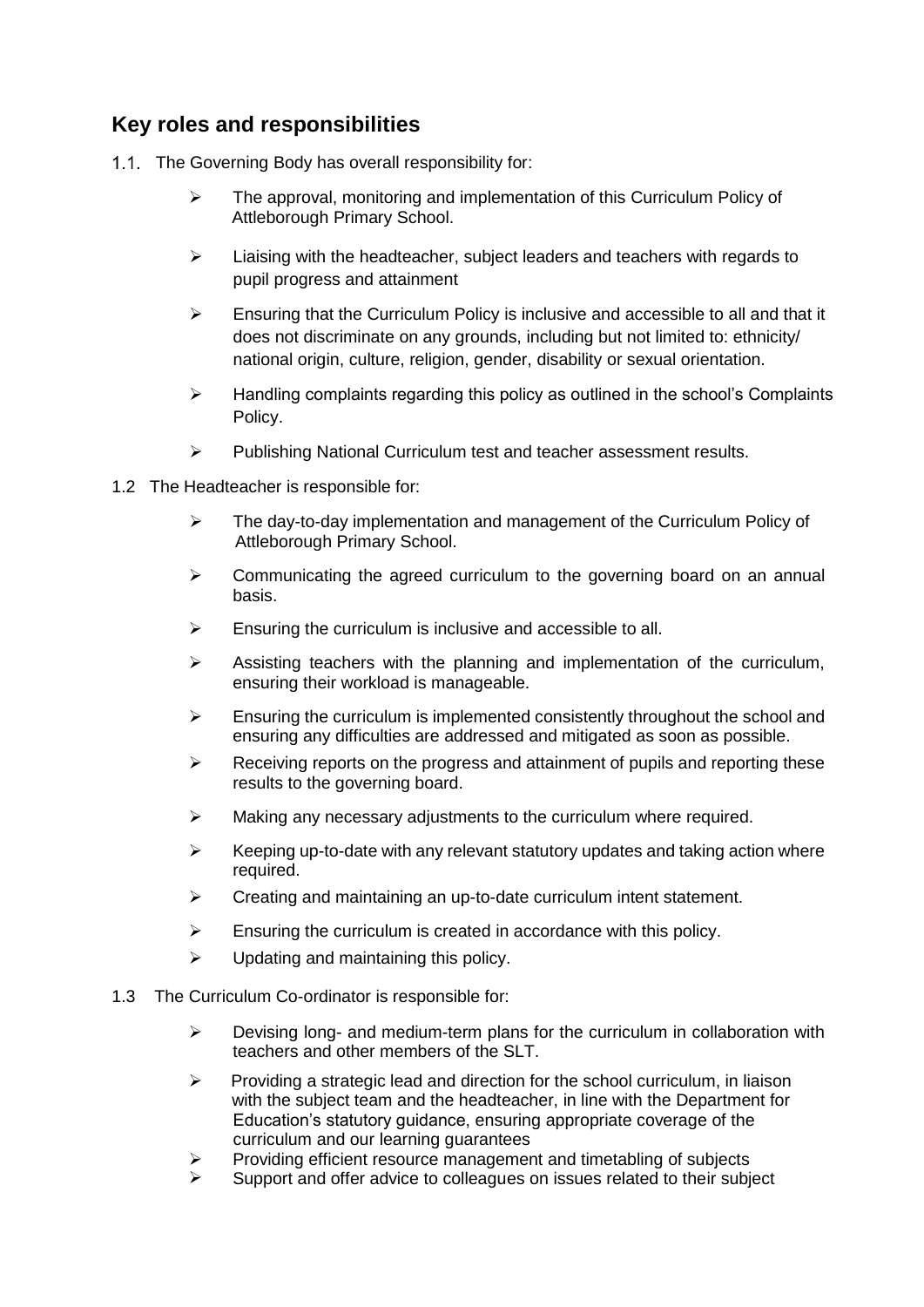- $\triangleright$  Monitor pupil progress.
- $\triangleright$  Provide efficient resource management.

#### 1.4 Subject Leaders are responsible for:

Within the school's organisation each class teacher takes on the responsibility for leading on a subject area. It is the role of subject teams to

- $\triangleright$  The subject team is responsible for providing the Curriculum Co-ordinator with information about developments in their key area of learning at both a local and national level, and reviewing the curriculum across the school.
- $\triangleright$  The subject team is responsible for reviewing subject plans for their key areas and evaluating teaching, learning and assessment.
- $\triangleright$  Supporting and offering advice to colleagues on issues relating to the subject or curriculum area
- $\triangleright$  Monitoring pupil progress within the department and reporting on this to the headteacher.
- $\triangleright$  Providing efficient resource management for their department
- $\triangleright$  Ensuring the curriculum is inclusive and accessible to all
- $\triangleright$  Ensuring there are specialist resources and equipment available for pupils in need so that everyone can have full access to the curriculum.
- $\triangleright$  Keep up-to-date with developments in their key area of learning at both national and local levels.
- $\triangleright$  Review the way the subjects are taught in the school and plan for improvement linking to whole school priorities, ensuring there is full coverage of the National Curriculum and that progression is planned for
- $\triangleright$  Monitor how their subjects are taught through monitoring the medium and short-term planning, ensuring that appropriate teaching strategies are used.
- $\triangleright$  Evaluate teaching and learning, and assessment within their subject.

#### 1.5 Teachers are responsible for:

- $\triangleright$  Implementing this policy consistently throughout their practices.
- $\triangleright$  Ensuring lesson plans are reflective of the school's curriculum.
- $\triangleright$  Implementing the curriculum in creative ways, appealing to different learning types and keeping pupils engaged in content.
- $\triangleright$  Creating short-term plans for the curriculum with fellow colleagues and reporting these plans to the headteacher
- $\triangleright$  Creating weekly lesson plans in collaboration with colleagues and sharing these with the SLT where required
- $\triangleright$  Collaborating with the headteacher and the SENCO to ensure that the curriculum is inclusive and accessible to all.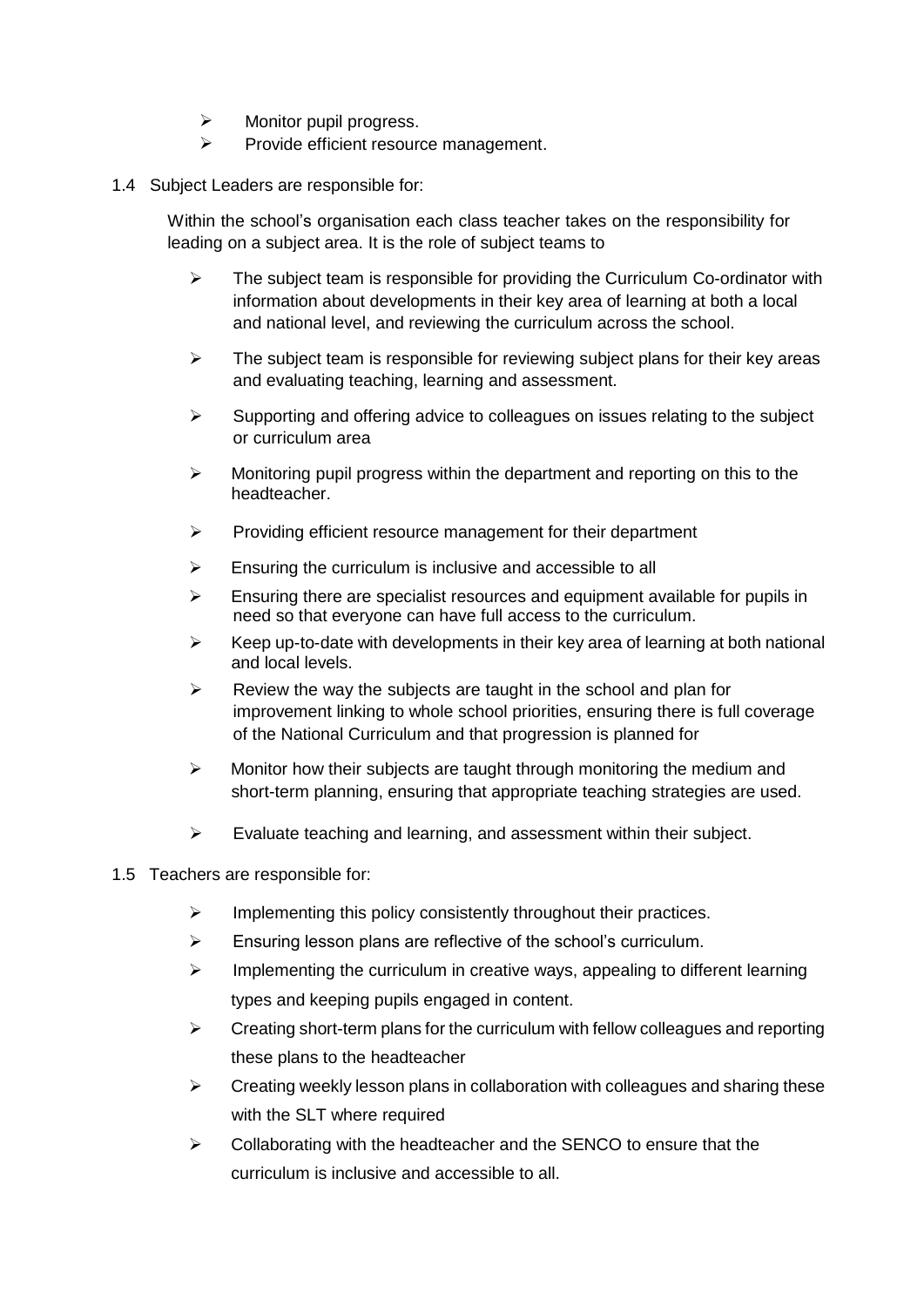- $\triangleright$  Working closely with the SENCO and TAs to ensure those in need receive additional support in lessons
- $\triangleright$  Ensuring academically more able pupils are given additional, more challenging work to celebrate their talents.
- $\triangleright$  Celebrating all pupils' academic achievements
- $\triangleright$  Reporting progress of pupils with SEND to the SENCO and ensuring any difficulties identified are discussed and resolved.
- $\triangleright$  Monitoring the progress of all pupils and reporting on this to the headteacher
- $\triangleright$  Working to close the attainment gap between academically more and less able pupils.
- 1.6 The SENCO is responsible for:
	- $\triangleright$  Collaborating with the headteacher and teachers to ensure the curriculum is accessible to all.
	- $\triangleright$  Ensuring teaching materials do not discriminate against anyone in line with the Equality Act 2010
	- $\triangleright$  Carrying out SEND assessments where necessary and ensuring pupils receive the additional help they need
	- $\triangleright$  Liaising with external agencies where necessary to ensure pupils who require additional support receive it

# **Organisation and planning**

Our curriculum is planned and developed in line with the requirements of the National Curriculum. Our curriculum is based on several broad areas of learning:

- Personal, social and emotional development.
- Communication, language and literacy.
- Mathematical development.
- Knowledge and understanding of the world.
- Physical development.
- Creative development.

Our curriculum is designed to ensure our pupils develop the skills they need to develop into good citizens who can solve problems and challenges and work well with others.

Long-term planning for each key stage takes place every year.

Medium-term planning gives clear guidance on the skills that we are developing within each topic. Regular reviews take place every term.

- 2.1 The school's curriculum will be delivered over 190 days and will be delivered equally throughout the school week.
- 2.2 Each school day will be split into two sessions and pupils will receive at least one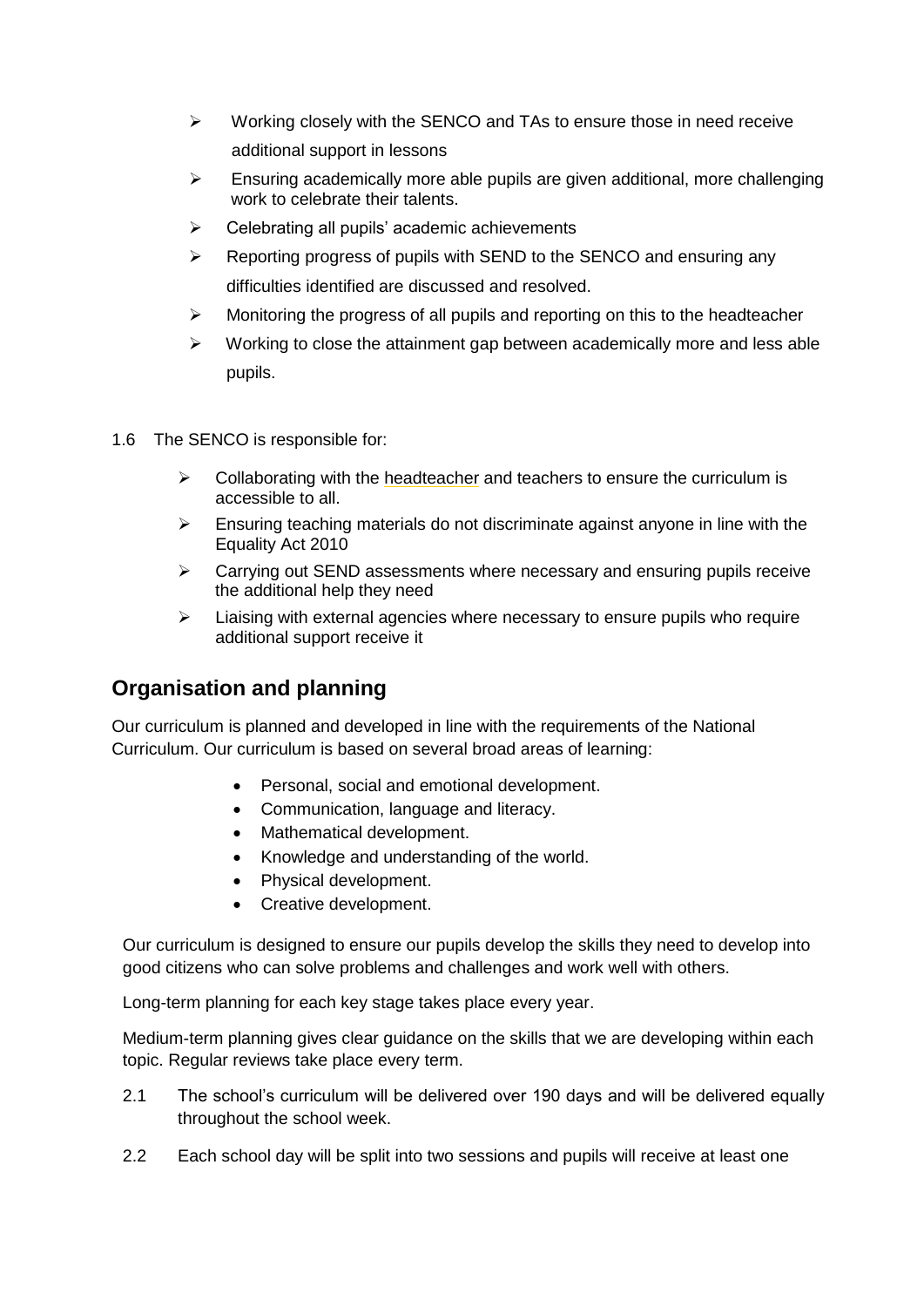morning break and a lunch.

2.3 Lessons will use a range of teaching techniques to appeal to different learning types, e.g. visual, audio and kinaesthetic.

The different learning techniques include:

- **Using different kinds of questions** to engage pupils and prompt them to apply their knowledge to different examples, e.g. using why and how questions.
- **Opening discussions** around topics so pupils can learn from their peers and learn how to hold conversations with others.
- **Holding structured debates** to expose pupils to different points of view and teach them how to negotiate situations where there is a potential conflict of interest, whilst still respecting others' beliefs.
- **Using assessments** to test pupils' knowledge and consolidate learning; these can be through both informal and formal assessments.
- **Role playing and acting** to develop pupils' empathy and give them the opportunity to explore topics in a more interactive way.
- **Labelling, ordering and identifying** key themes within texts, dialogues and films to help pupils' coordinate series of events.
- **Written and spoken tasks** to encourage different methods of expressing ideas, as well as identifying key differences between writing and speaking conventions.
- 2.4 Teachers will plan lessons which are challenging for all pupils and ensure that there are provisions in place for more academically able pupils, e.g. completing additional work that is above the academic level of their peers.
- 2.5 Teachers will plan lessons to accommodate for pupils of mixed ability, making crosscurricular links where possible.
- 2.6 Teachers will have due consideration for pupils who require additional help within their planning and organisation of lessons.
- 2.7 Disadvantaged pupils and those with SEND and EAL will receive additional support – this will include dedicated time with TAs and access to specialist resources and equipment where required.
- 2.8 TAs will be deployed within lessons strategically so that they can assist with pupils who require additional help, but are also able to minimise disruptions where necessary.
- 2.9 Pupils with EAL will be given the opportunity to develop their English ability throughout lessons where necessary.
- 2.10 Classrooms will be organised so that pupils have full access to resources and equipment – they will be provided with a rich and varied learning environment that will enable them to develop their skills and abilities.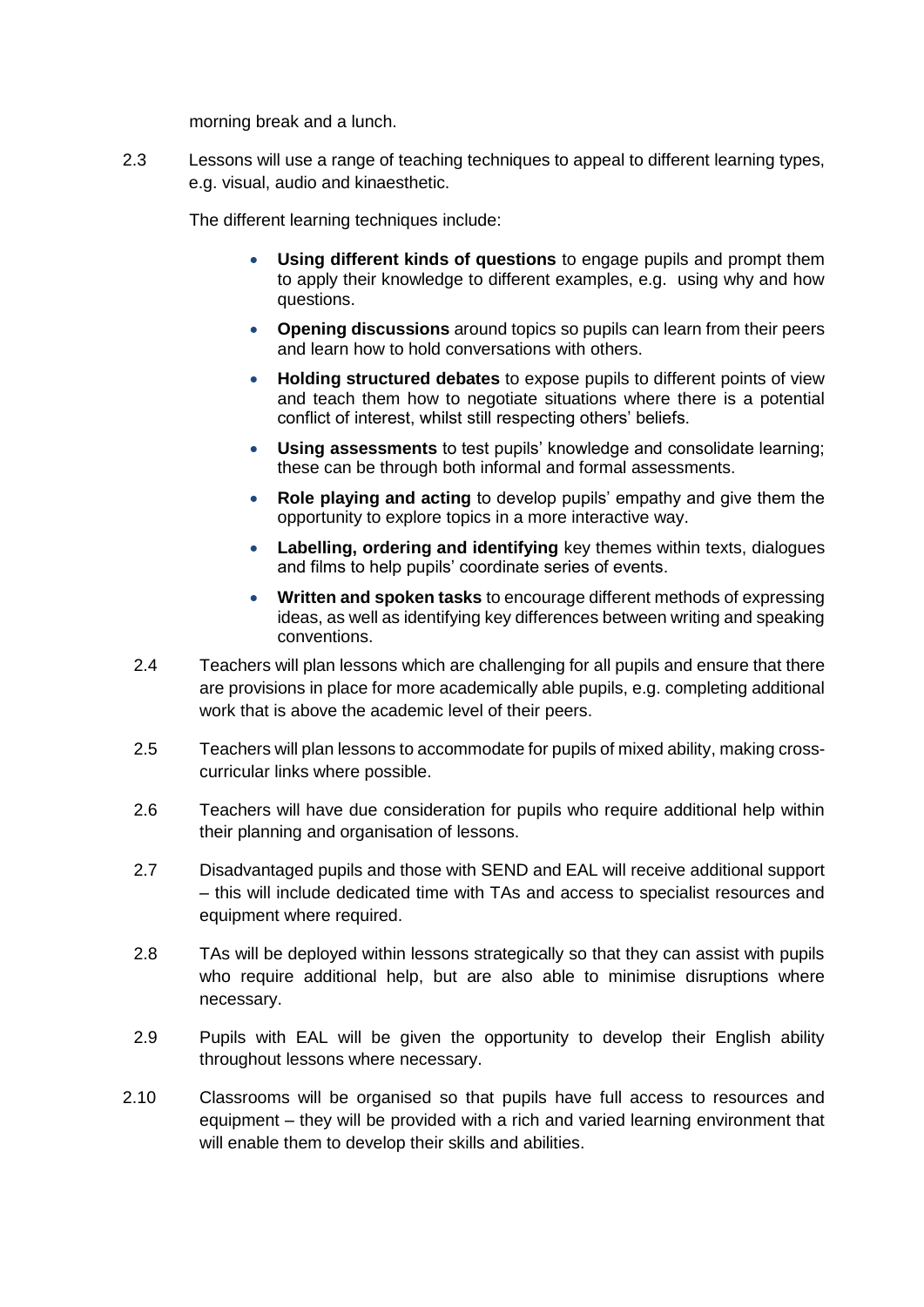# **Subjects covered**

The school will have due regard to the national curriculum at all times throughout the academic year.

3.1 The school will ensure every pupil has access to the following core subjects:

- English
- Maths
- **Science**
- $\bullet$  RE
- Relationships and health education

The school will ensure pupils also have access to the following foundation subjects:

- Art and design
- Computing
- Design and technology
- Languages KS2 only
- Geography
- History
- Music
- $\bullet$  PE

# **Assessment and reporting**

We consider accurate and focussed assessment to be the cornerstone of high quality teaching.

- 4.1 Homework will be set in accordance with the homework policy and help consolidate pupils' knowledge and understanding of concepts covered within lessons.
- 4.2 Informal assessments will be carried out termly to measure pupil progress. The results of the assessments will be used to inform future planning and target setting.
- 4.3 Results of informal assessments will be recorded and reported back to the headteacher, pupils and pupils' parents.
- 4.4 Pupils will also complete national assessments. The results of these assessments will be reported back to the headteacher, pupils and their parents.
- 4.5 Assessment of pupils with EAL will take into account the pupils age, length of time in UK, previous education and ability in other languages.
- 4.6 Special measures will be given to pupils who require them, e.g. pupils with SEND, pupils who are ill, or pupils who suffer from conditions that inhibit their academic performance.
- 4.7 All reporting and assessments will be conducted in line with the school's Assessment Policy.